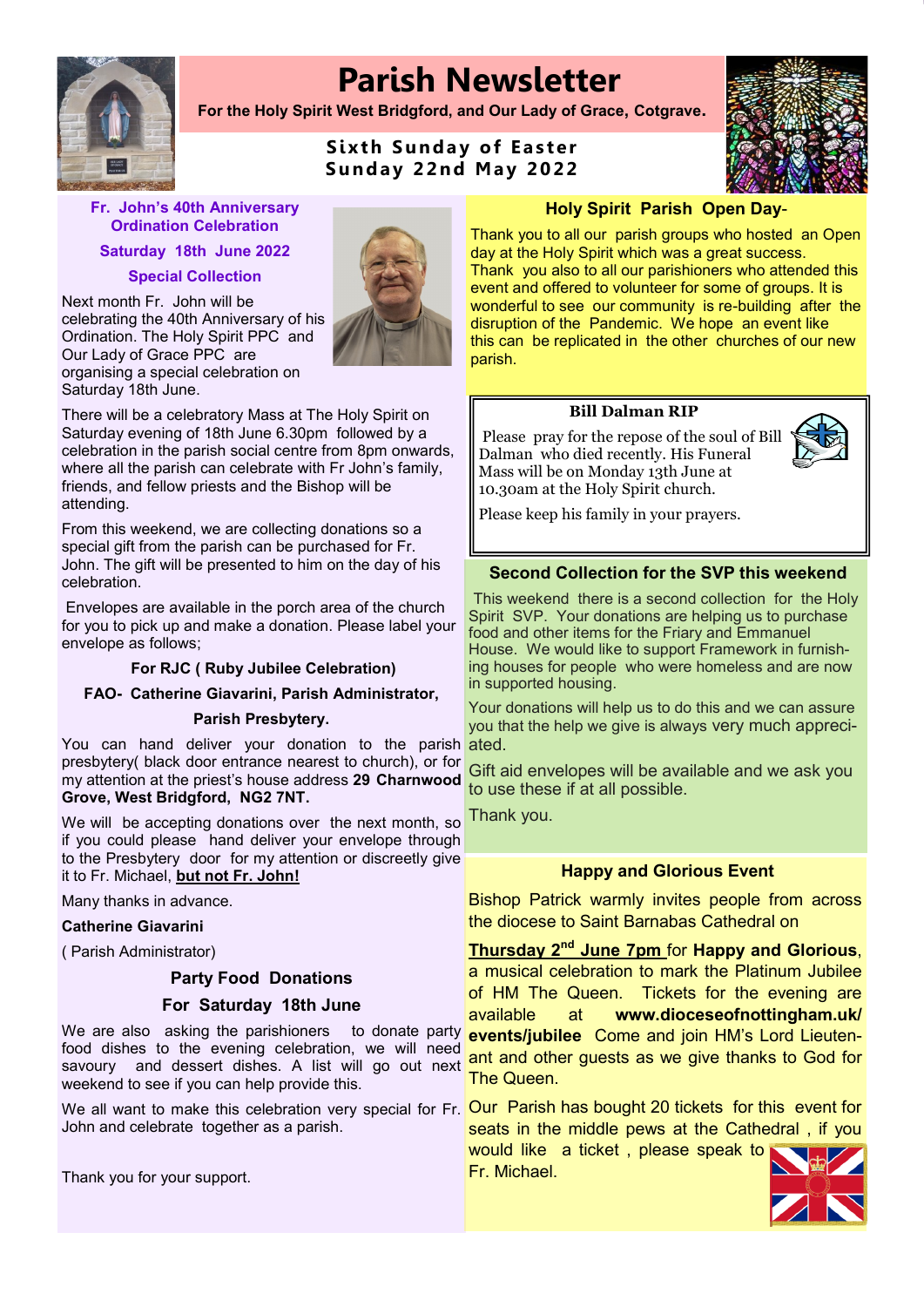| TEA AND COFFEE VOLUNTEERS ARE                                                                                                                                                                                                                                                                                                                                                                                                                                                                                                                                                                                                                                                                                                                                                                                                                                    |                                                                                                                  |                                             | CONTACT DETAILS OF HOLY SPIRIT GROUPS / ORGS.              |
|------------------------------------------------------------------------------------------------------------------------------------------------------------------------------------------------------------------------------------------------------------------------------------------------------------------------------------------------------------------------------------------------------------------------------------------------------------------------------------------------------------------------------------------------------------------------------------------------------------------------------------------------------------------------------------------------------------------------------------------------------------------------------------------------------------------------------------------------------------------|------------------------------------------------------------------------------------------------------------------|---------------------------------------------|------------------------------------------------------------|
| NEEDED AFTER 10.30AM MASS                                                                                                                                                                                                                                                                                                                                                                                                                                                                                                                                                                                                                                                                                                                                                                                                                                        |                                                                                                                  | Baby and Toddler Group -                    | <b>Olivia Theobald Vella</b>                               |
| If you would be interested in serving Tea and Coffee                                                                                                                                                                                                                                                                                                                                                                                                                                                                                                                                                                                                                                                                                                                                                                                                             |                                                                                                                  | Email:<br>Brownies-                         | HStoddlergroup@gmail.com<br>Claire Spencer Tel: 9142508    |
| after Mass, please contact the office.<br>Email: office@holyspiritwb.co.uk                                                                                                                                                                                                                                                                                                                                                                                                                                                                                                                                                                                                                                                                                                                                                                                       |                                                                                                                  | The Burundi Project-                        | Jim Madden Tel: 914 2370                                   |
|                                                                                                                                                                                                                                                                                                                                                                                                                                                                                                                                                                                                                                                                                                                                                                                                                                                                  |                                                                                                                  | Cafod-                                      | Liz Bonner Tel: 07914 787030                               |
|                                                                                                                                                                                                                                                                                                                                                                                                                                                                                                                                                                                                                                                                                                                                                                                                                                                                  | <b>Missio</b>                                                                                                    | Catenians -                                 |                                                            |
| In 2021, Holy Spirit raised £1,438 through our Red<br>Boxes and donations to Missio and the Mill Hill Mis-<br>sionaries. Thank you! Our missionary community here<br>at Holy Spirit is part of a worldwide network of people<br>supporting missionaries through prayer and financial<br>assistance. The founder of this network (APF/Missio),<br>Pauline Jaricot, will be beatified on 22 May this year.<br>This remarkable lay woman's life was marked by in-<br>tense suffering and great trust in God. Pauline's life<br>helps us to see how every prayer, however short, and<br>every contribution, however small, is valued by God<br>and can transform the world for the better. Thank you<br>for being a part of Pauline's legacy. Visit missio.org.uk<br>to find out more about Pauline, and how your support<br>of Missio changes lives for the better. |                                                                                                                  |                                             | John Sneyd Tel: 9816769                                    |
|                                                                                                                                                                                                                                                                                                                                                                                                                                                                                                                                                                                                                                                                                                                                                                                                                                                                  |                                                                                                                  |                                             | Please see the new website www.nottinghamcatenians.org     |
|                                                                                                                                                                                                                                                                                                                                                                                                                                                                                                                                                                                                                                                                                                                                                                                                                                                                  |                                                                                                                  | Children's Liturgy -                        | Jane Barrett Tel: 07785574975                              |
|                                                                                                                                                                                                                                                                                                                                                                                                                                                                                                                                                                                                                                                                                                                                                                                                                                                                  |                                                                                                                  |                                             | Cricket Team- David Paton - (David.Paton@nottingham.ac.uk) |
|                                                                                                                                                                                                                                                                                                                                                                                                                                                                                                                                                                                                                                                                                                                                                                                                                                                                  |                                                                                                                  | Cubs-                                       | Jeremy Fenn Tel: 07764 830794                              |
|                                                                                                                                                                                                                                                                                                                                                                                                                                                                                                                                                                                                                                                                                                                                                                                                                                                                  |                                                                                                                  | Fellowship Group-                           | Mary Elliot Smith Tel: 9149473                             |
|                                                                                                                                                                                                                                                                                                                                                                                                                                                                                                                                                                                                                                                                                                                                                                                                                                                                  |                                                                                                                  | Golf Society-                               | John Carolan Tel: 07764285863                              |
|                                                                                                                                                                                                                                                                                                                                                                                                                                                                                                                                                                                                                                                                                                                                                                                                                                                                  |                                                                                                                  | Guides-                                     | Email: 10thwbguides@gmail.com                              |
|                                                                                                                                                                                                                                                                                                                                                                                                                                                                                                                                                                                                                                                                                                                                                                                                                                                                  |                                                                                                                  | H.S. Badminton-                             | Marina Johnson Tel: 0115 8373164                           |
|                                                                                                                                                                                                                                                                                                                                                                                                                                                                                                                                                                                                                                                                                                                                                                                                                                                                  |                                                                                                                  | H.S. Celtic Football-                       | Simon Le Ruez Tel: 07796 234928                            |
| OUR LADY OF VISITATION The month of                                                                                                                                                                                                                                                                                                                                                                                                                                                                                                                                                                                                                                                                                                                                                                                                                              |                                                                                                                  | <b>H.S. PPC -</b>                           | Angela Fenn Tel: 07920 149140                              |
| May, is a special month of devotion to Mary, it is                                                                                                                                                                                                                                                                                                                                                                                                                                                                                                                                                                                                                                                                                                                                                                                                               |                                                                                                                  | Safeguarding Rep: Catherine Giavarini       |                                                            |
|                                                                                                                                                                                                                                                                                                                                                                                                                                                                                                                                                                                                                                                                                                                                                                                                                                                                  | hoped to foster family prayer and the recitation of the                                                          |                                             | Email: Catherine.GiavariniPSR@dioceseofnottingham.uk       |
|                                                                                                                                                                                                                                                                                                                                                                                                                                                                                                                                                                                                                                                                                                                                                                                                                                                                  | rosary for the intention of peace in our homes and in<br>the world. The focus for this will be the statue of Our |                                             | Rebecca Adamson Tel: 07818 599 074                         |
|                                                                                                                                                                                                                                                                                                                                                                                                                                                                                                                                                                                                                                                                                                                                                                                                                                                                  | Blessed Lady of the Visitation. The statue is passed                                                             | Scouts-                                     | Margaret Walker Tel: 9899553                               |
| from household to household and it gives a chance for<br>those families to come together in prayer for peace,                                                                                                                                                                                                                                                                                                                                                                                                                                                                                                                                                                                                                                                                                                                                                    |                                                                                                                  | $S.V.P. -$                                  | Cristina Lira Tel: 07985481869                             |
| perhaps saying the rosary together.                                                                                                                                                                                                                                                                                                                                                                                                                                                                                                                                                                                                                                                                                                                                                                                                                              |                                                                                                                  | U.C.M.-                                     | Maureen Doodson Tel: 8914601                               |
| At the back of Church there is a list for you to sign up<br>for whichever day of the month you would like to have<br>the statue in your home.                                                                                                                                                                                                                                                                                                                                                                                                                                                                                                                                                                                                                                                                                                                    |                                                                                                                  | Social Centre Bookings- Catherine Giavarini |                                                            |
|                                                                                                                                                                                                                                                                                                                                                                                                                                                                                                                                                                                                                                                                                                                                                                                                                                                                  |                                                                                                                  | Email- office@holyspiritwb.co.uk            |                                                            |
| WEBSITES - Parish: www. holyspiritwb.org                                                                                                                                                                                                                                                                                                                                                                                                                                                                                                                                                                                                                                                                                                                                                                                                                         |                                                                                                                  | Tel: 07854 233172 (Mon-Fri)                 |                                                            |
|                                                                                                                                                                                                                                                                                                                                                                                                                                                                                                                                                                                                                                                                                                                                                                                                                                                                  | www.ourladyofgracecotgrave.org                                                                                   | Newsletter Editor: Catherine Giavarini      |                                                            |
|                                                                                                                                                                                                                                                                                                                                                                                                                                                                                                                                                                                                                                                                                                                                                                                                                                                                  | Deanery: www.nottsmeastdeanery.org                                                                               | Email: office@holyspiritwb.co.uk            |                                                            |
|                                                                                                                                                                                                                                                                                                                                                                                                                                                                                                                                                                                                                                                                                                                                                                                                                                                                  | Diocese: www.nottingham-diocese.org.uk                                                                           |                                             |                                                            |
|                                                                                                                                                                                                                                                                                                                                                                                                                                                                                                                                                                                                                                                                                                                                                                                                                                                                  | TWITTER: West B+Cotgrave RC @holyspiritwb                                                                        |                                             |                                                            |
|                                                                                                                                                                                                                                                                                                                                                                                                                                                                                                                                                                                                                                                                                                                                                                                                                                                                  |                                                                                                                  |                                             |                                                            |
| <b>PARISH CHURCHES</b>                                                                                                                                                                                                                                                                                                                                                                                                                                                                                                                                                                                                                                                                                                                                                                                                                                           |                                                                                                                  |                                             | CONTACT DETAILS FOR OUR LADY GRACE GROUPS                  |
| The Holy Spirit                                                                                                                                                                                                                                                                                                                                                                                                                                                                                                                                                                                                                                                                                                                                                                                                                                                  | Our Lady of Grace                                                                                                | Children's Liturgy-                         | Karen Richards Tel: 9374565                                |
| <b>Melton Road</b>                                                                                                                                                                                                                                                                                                                                                                                                                                                                                                                                                                                                                                                                                                                                                                                                                                               | Candelby Lane                                                                                                    | Safeguarding Rep-                           | Karen Richards Tel: 9374565                                |
| West Bridgford                                                                                                                                                                                                                                                                                                                                                                                                                                                                                                                                                                                                                                                                                                                                                                                                                                                   | Cotgrave                                                                                                         | Cafod -                                     | Eileen Widdicks Tel: 9892882                               |
| Nottingham                                                                                                                                                                                                                                                                                                                                                                                                                                                                                                                                                                                                                                                                                                                                                                                                                                                       | Nottingham                                                                                                       | Traidcraft-                                 | Lynne Harrison Tel: 9235460                                |
| NG2 7JW                                                                                                                                                                                                                                                                                                                                                                                                                                                                                                                                                                                                                                                                                                                                                                                                                                                          | <b>NG12 3JG</b>                                                                                                  | Cotgrave PPC-                               | Anne Ferguson Tel: 9892693                                 |
|                                                                                                                                                                                                                                                                                                                                                                                                                                                                                                                                                                                                                                                                                                                                                                                                                                                                  | <b>CLERGY TEAM</b>                                                                                               |                                             | Michael Jennings Tel: 9374307                              |
| Parish Priest-Fr. Michael Brown Tel: 0115 9814271                                                                                                                                                                                                                                                                                                                                                                                                                                                                                                                                                                                                                                                                                                                                                                                                                |                                                                                                                  | <b>Primary School</b>                       | Senior School                                              |
| Assistant Priest-Fr. John McCay Tel:0115 9810320                                                                                                                                                                                                                                                                                                                                                                                                                                                                                                                                                                                                                                                                                                                                                                                                                 |                                                                                                                  | St Edmund Campion                           | The Becket School                                          |
| 29 Charnwood Grove, West Bridgford, Nottingham NG2                                                                                                                                                                                                                                                                                                                                                                                                                                                                                                                                                                                                                                                                                                                                                                                                               |                                                                                                                  | <b>Head Teacher</b>                         | <b>Head Teacher</b>                                        |
| 7NT. Email Fr. Michael or Fr. John at;                                                                                                                                                                                                                                                                                                                                                                                                                                                                                                                                                                                                                                                                                                                                                                                                                           |                                                                                                                  | Mrs A. Blake                                |                                                            |
| frmichael@holyspiritwb.org<br>frjohn@holyspiritwb.org                                                                                                                                                                                                                                                                                                                                                                                                                                                                                                                                                                                                                                                                                                                                                                                                            |                                                                                                                  | Tel: 0115 9147889                           | Mr P. Grieg                                                |
|                                                                                                                                                                                                                                                                                                                                                                                                                                                                                                                                                                                                                                                                                                                                                                                                                                                                  |                                                                                                                  |                                             | Tel: 0115 9824280                                          |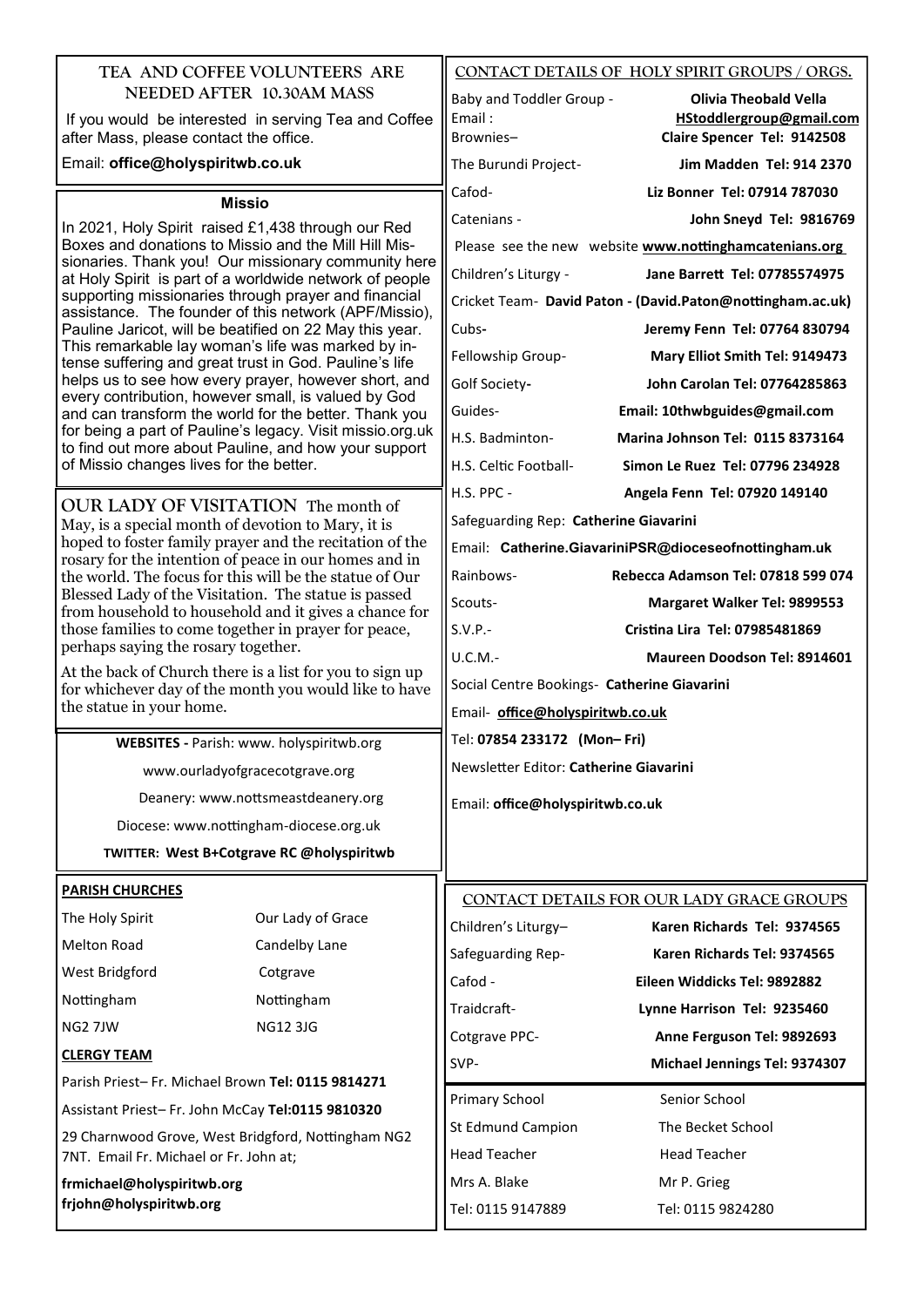|                                                                                      | Diary for Week Commencing 22nd May                                                                                                                                  | Social Centre Diary                                                                                             |
|--------------------------------------------------------------------------------------|---------------------------------------------------------------------------------------------------------------------------------------------------------------------|-----------------------------------------------------------------------------------------------------------------|
| Sun 22nd<br>Sixth Sunday of<br>Easter                                                | Holy Spirit (Sat) 6.30pm Mass-Intentions of Anne Scanlon<br>9am Mass- Tony Deane RIP<br>10.30am-Mary Gordon RIP                                                     | Children 's Liturgy during Mass<br>(Hall)                                                                       |
|                                                                                      | Our Lady of Grace 11am Mass-Lily McDonnell RIP (Anniv.)                                                                                                             |                                                                                                                 |
| Mon 23rd May<br>Easter Feria                                                         | Holy Spirit 9.15am Mass- Dina and Tom Cotton and Family                                                                                                             | 4.30pm-Rainbows (Hall)<br>5.15pm-Beavers (Upstairs)<br>6.30pm- Brownies (Hall)<br>6.30pm-Cubs (Upstairs)        |
| Tues 24th May<br>Easter Feria                                                        | Holy Spirit 9.15am Mass-<br>(Followed by Exposition until 10.30am)                                                                                                  | 9am-4pm- Dementia Social (Hall)                                                                                 |
| Wed 25th May<br>St Bede the Venerable,<br>priest and doctor<br>(Mem.)                | Holy Spirit<br>9.15am Mass-Trevor Meakin RIP (Wedding Anniv.)                                                                                                       | Coffee after Mass<br>5pm-6.30pm Lockton Dance Class<br>(Hall)                                                   |
| Thurs 26th May<br>The Ascension of the<br>Lord (SOLEMNITY)<br>Holy Day of Obligation | Holy Spirit 9.15am Mass-<br>(Rosary after Mass)<br>11.25am- Mass for the Ascension for the Schools<br>7.30pm Mass-<br>Our Lady Of Grace- 7pm Mass                   | 10am-11.30am- Toddler Group<br>(Hall)<br>1.30pm-2pm Yodance Seniors<br>(Hall)<br>7.15pm-9.15pm Scouts<br>(Hall) |
| Fri 27th May<br>St Augustine of<br>Canterbury, Bishop,<br>(FEAST)                    | Holy Spirit<br>6.30pm Exposition<br>7.20pm-Benediction<br>7.30pm Mass-                                                                                              | 10am-2pm Yoga Training<br>$(Hall-)$<br>7pm-8pm Yodance (Hall)                                                   |
| Sat 28th May<br>Easter Feria                                                         | Holy Spirit<br>9.15am Mass-<br>9.45am-10.15am -Confessions<br>6.30pm Mass- The People of the Parish                                                                 |                                                                                                                 |
| Sun 29th May<br>Seventh Sunday of<br>Easter                                          | 9am Mass-<br>Holy Spirit<br>10.30am Mass- Family Intention- Madden<br>First Holy Communion of Joseiye Jose<br>Our Lady of Grace 11am Mass- John McKerr RIP (Anniv.) |                                                                                                                 |

**SIXTH SUNDAY OF EASTER**